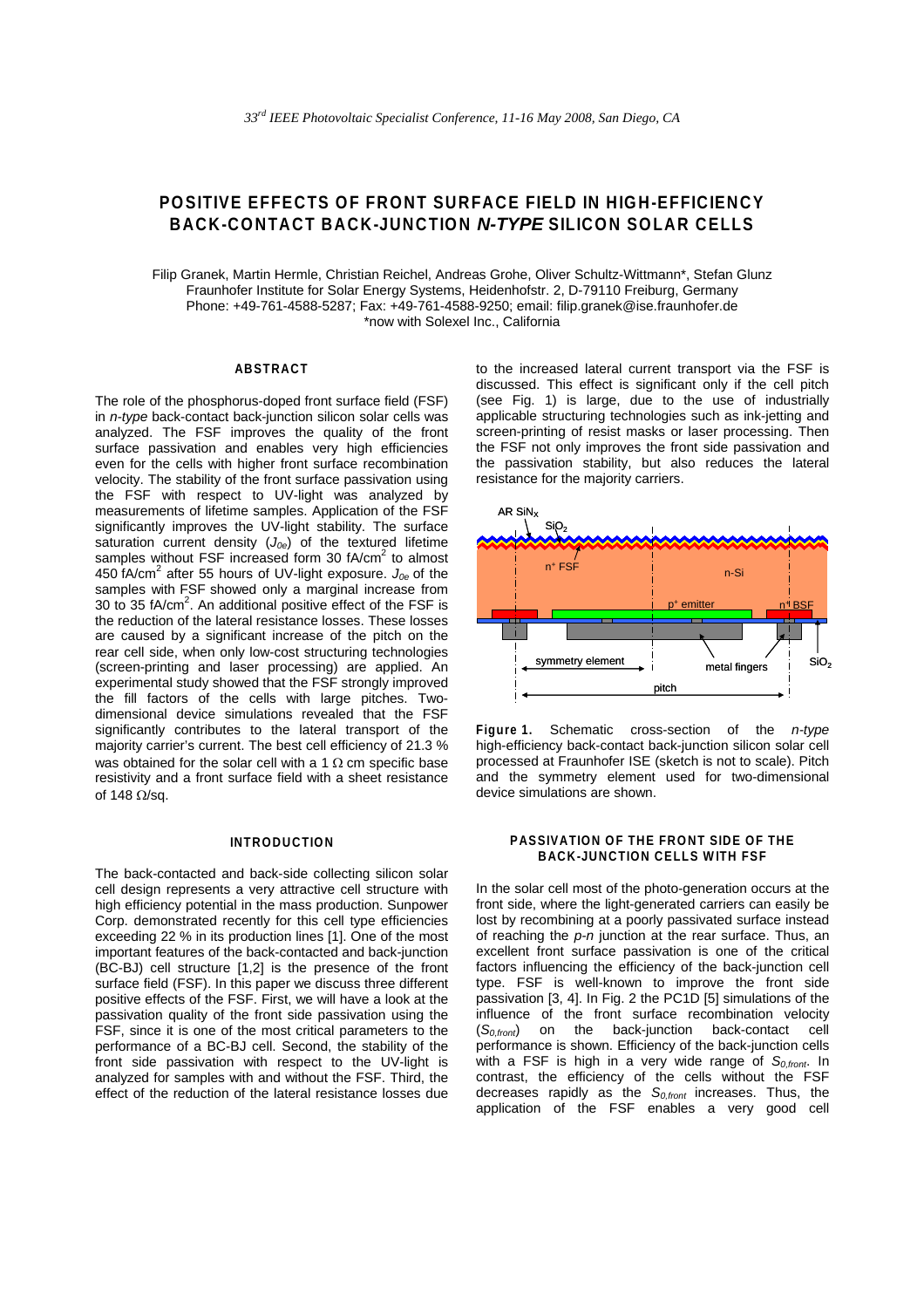performance even for non-ideal surface passivation. The ability of the FSF to improve the effective front side passivation of the cells with higher S<sub>0,front</sub> is especially important for the manufacturing of the high-efficiency cells in industrial processing environment, where perfect  $S<sub>0 front</sub>$ values are more difficult to obtain than in a laboratory environment.



**Figure 2.** Influence of the front surface recombination velocity (S<sub>0,front</sub>) on the efficiency of back-junction *n-type* Si solar cells with and without the FSF (one-dimensional PC1D [5] simulations).

## **UV-STABILITY OF FRONT SURFACE PASSIVATION**

Another positive effect of the FSF is a significant improvement of the UV-light stability of the front side passivation, which is very important for the long term operation of the solar cells. The UV-stability of the front surface passivation with and without FSF was examined by exposing the  $n^+nn^+$  lifetime samples to UV-light (Xenon lamp) at one sun light intensity and a temperature of 50 °C. The tested samples were not covered with module glass during the exposure. The symmetrical lifetime samples were textured with random pyramids and the both surfaces were passivated with a thin thermal  $SiO<sub>2</sub>$  layer and an antireflection- $SiN_x$  coating. The samples were annealed in a forming gas atmosphere prior to the exposure test.

Results of the exposure tests are shown in Fig. 3. Lifetime of samples without FSF degrades significantly already after the first few hours of exposure. Surface saturation current density *J0e* was determined after each exposure step. Details of the determination of  $J_{0e}$  can be found in Ref. 6. For the samples without the FSF, *J0e* increases from initial value of  $\sim$ 30 fA/cm<sup>2</sup> to almost 450 fA/cm<sup>2</sup> after 55 hours of UV-light exposure. Such a high increase of *J0e*, which corresponds to  $S_{0,front}$  of ~140 cm/s, will lead to a significant cell performance degradation (see Fig. 2). Samples with FSF show no significant degradation.  $J_{0e}$ increases from ~30 to 35 fA/cm<sup>2</sup> in the case of a 148  $\Omega$ /sq FSF diffusion. This proves that passivation using a FSF is

stable and therefore appropriate for industrial applications in contrast to unstable passivation without FSF. Similar results were already obtained by Gruenbaum *et al*. [7].



**Figure 3.** Passivation stability of textured  $n^+nn^+$  lifetime samples with and without FSF during 55 hours of exposure to UV-light. Lines are guides-to-the-eye.

#### **IMPLICATIONS OF THE USE OF LOW-COST STRUCTURING TECHNOLOGIES**

Back-contact back-junction solar cells were processed by our group without the use of photolithography. Application of low-cost structuring technologies, such as screenprinting and laser processing, leads to the reduction of the resolution and positioning accuracy. This results in the *p-n* pitches in the range of millimeters. Thus, the pitch on the rear side increases by a factor of 20 to 50 when comparing to the cells processed with the use of photolithography, e.g. point-contact solar cells of Sinton e*t al.* [8] which had a pitch of 45 µm. With the large lateral dimensions of the pitch, the majority carriers current needs to flow laterally distances in the range of millimeters before reaching the base contacts. Lateral transport of the majority carriers is causing significant series resistance losses due to its larger distances. When a highly doped FSF layer is present, the lateral transport of the electrons can be enhanced. This additional positive effect of the FSF is sketched in Fig. 4.

In order to experimentally investigate the influence of the FSF on the lateral majority current transport, a set of solar cells with different pitches were processed. Back-contact back-junction *n-type* silicon solar cells with pitches of 1.3, 1.8, 2.2 and 3.5 mm were fabricated (see Tab I). The pitch and the base and emitter width had to be selected, so that the resolution and positioning accuracy of the cell geometry can be done using low-cost masking steps such as screen-printing and laser ablation. The width of the emitter area  $(p^+)$  was varied in the range of 700 - 2900  $\mu$ m in order to investigate the lateral current transport in the base and in the FSF. The base width was fixed at 600 µm for all investigated pitches.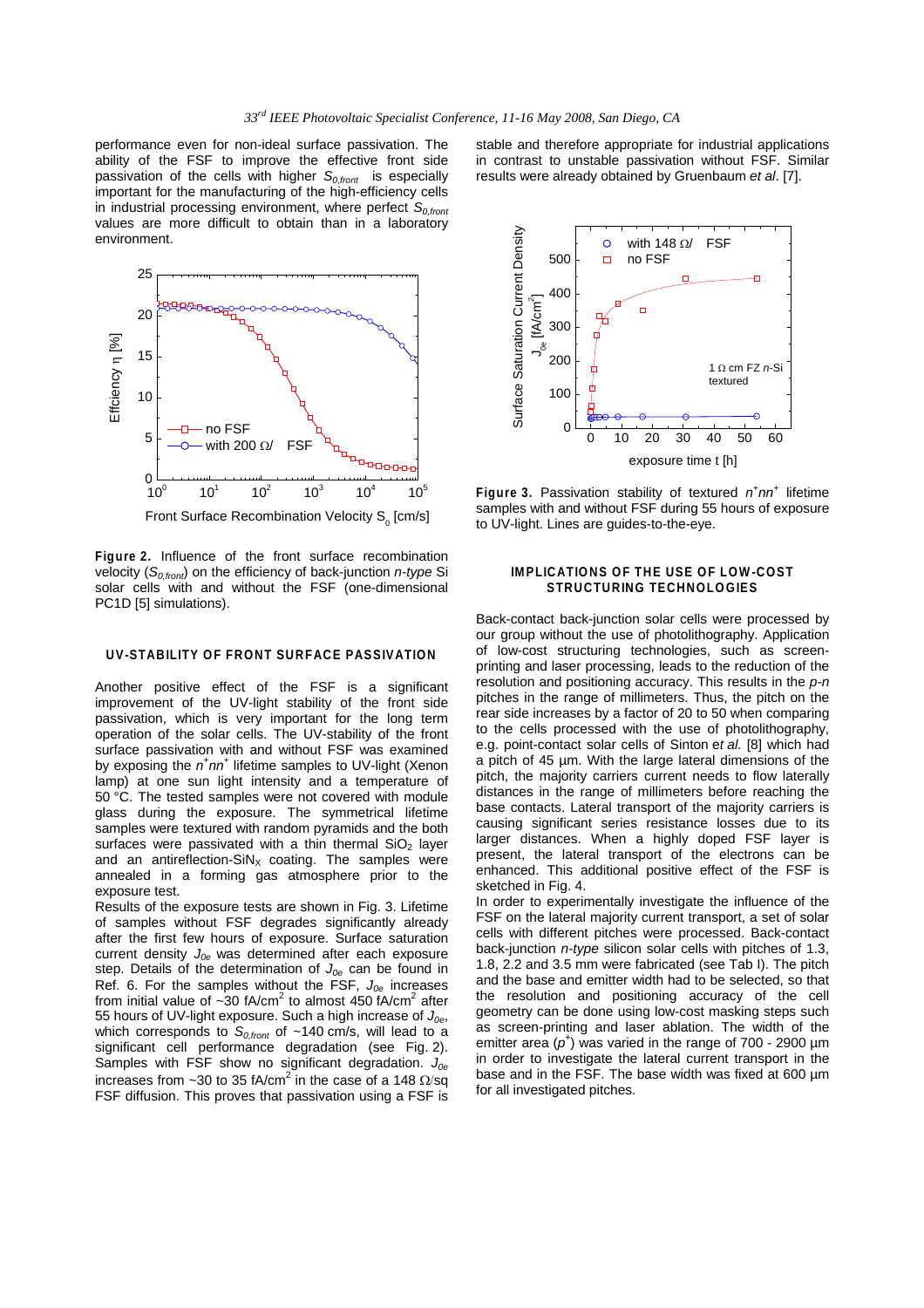

**Figure 4.** Schematic drawing of the effect of the enhanced lateral current transport of the majority carriers via the front surface field (symmetry element of the cell is shown). For simplicity the front side texture is not shown. The lateral current transport through the FSF (b) can be seen as an additional transport path to the base lateral resistance (a).

**Table I.** Geometry parameters of the rear side of the back-contacted solar cells with different pitches.

| Structure            |      | в    | C    |      |
|----------------------|------|------|------|------|
| Emitter [um]         | 700  | 1200 | 1600 | 2900 |
| Base [µm]            | 600  | 600  | 600  | 600  |
| Pitch [µm]           | 1300 | 1800 | 2200 | 3500 |
| Emitter fraction [%] | 54   | 67   | 73   | 83   |

A schematic cross-section of the BC-BJ *n-type* Si solar cell structure analyzed in this paper is shown in Fig. 1. The 2 x 2 cm<sup>2</sup> cells were fabricated from *n*-type, 200 µm thick float-zone (FZ) silicon wafers. Specific base resistivities of 1 and 8  $\Omega$  cm were chosen. The front side is textured with random pyramids and passivated with a lightly doped  $(N_{\text{peak}} = 5 \times 10^{18} \text{ cm}^3)$  and deep diffused (1.4 µm) phosphorus front surface field (FSF) diffusion with the sheet resistance of 148 Ω/sq. Our investigations of the surface passivation quality of different FSF diffusion profiles were presented in Ref 6. The front surface was then passivated with a thin thermally grown silicon dioxide layer and a PECVD silicon nitride  $(SiN_x)$  antireflection coating. Both emitter *p+* and back surface field *n+* diffusions are separated by an undiffused gap. The rear cell surface is passivated with silicon dioxide. Metal fingers are contacted to the diffused regions through local openings in dielectric layer. The cells were annealed in forming gas atmosphere. Prior to measurements, the cells were removed from the host wafer by the means of laser cutting with an edge distance of 500 um from active cell area. Next to the solar cells processing, two-dimensional device simulations using a numerical device simulation program Sentaurus Device™ [9] were performed.

#### **IMPACT OF THE FSF ON THE FILL FACTOR AND THE LATERAL CURRENT TRANSPORT**

The fill factors of the processed cells with different pitches are shown in the Fig. 5. As one would expect, the FF decreases as the pitch increases due to increased lateral resistance in base. For the cells with specific base resistivity of 1  $\Omega$  cm and with the FSF, the increase of pitch from 1.3 to 3.5 mm results in a FF drop of about 1 % absolute. The FF of the 1  $\Omega$  cm cells without the FSF is around 1 %abs lower than the FF of the cells with the FSF. The impact of the FSF on the lateral resistance losses and on the FF is even more pronounced for the cells with the 8 Ω cm specific base resistance. Here much lower fill factors were obtained. For the pitch of 1.3 mm a maximum FF of 79 % and 78 % for cells with and without FSF respectively was measured. When reaching the largest pitch of 3.5 mm, the FF dropped to 76 % for cells with FSF and to 63 % for cells without FSF. Thus, the increase of the pitch form 1.3 to 3.5 mm caused a FF drop by 3  $\%_{\rm abs}$  for the cells with FSF, and for the cells without the FSF the FF dropped drastically by 13 % abs.



**Figure 5.** Fill factor of the processed cells and two-dimensional numerical simulations as a function of the pitch for two different base resistivities. Results for the cells with ( $ρ<sub>sheet</sub> = 148 Ω$ /sq) and without FSF diffusion are shown. The data points represent a mean value of the experimental results. Lines represent the 2D simulation results.

Next to the measured fill factor values, also the 2D simulations are shown in Fig. 5. A good agreement between the experimental and 2D simulation results can be observed. These results clearly demonstrate that the FSF significantly reduces the series resistance losses and thus improves FF in comparison to cells without FSF. The effect of enhanced current transport in FSF is stronger for larger pitches, where the base lateral resistance dominates the resistance losses of the cell. Moreover, the additional impact of the FSF is, as expected, a function of the base doping. For higher base resistivity (8  $\Omega$  cm) and large pitch distance (3.5 mm) the FF of the cells with FSF is up to 13 %abs higher than the FF of the cells without the FSF. In this experiment the best cell efficiency of 21.3 % (designated cell area measurement) was obtained for a base resistivity of 1  $\Omega$  cm and a pitch of 1.8 mm. Optimum pitch was found to be 1.8 to 2.2 mm. This optimum represents the best trade-off between emitter coverage on the rear side and series resistance losses due to the increased lateral distances.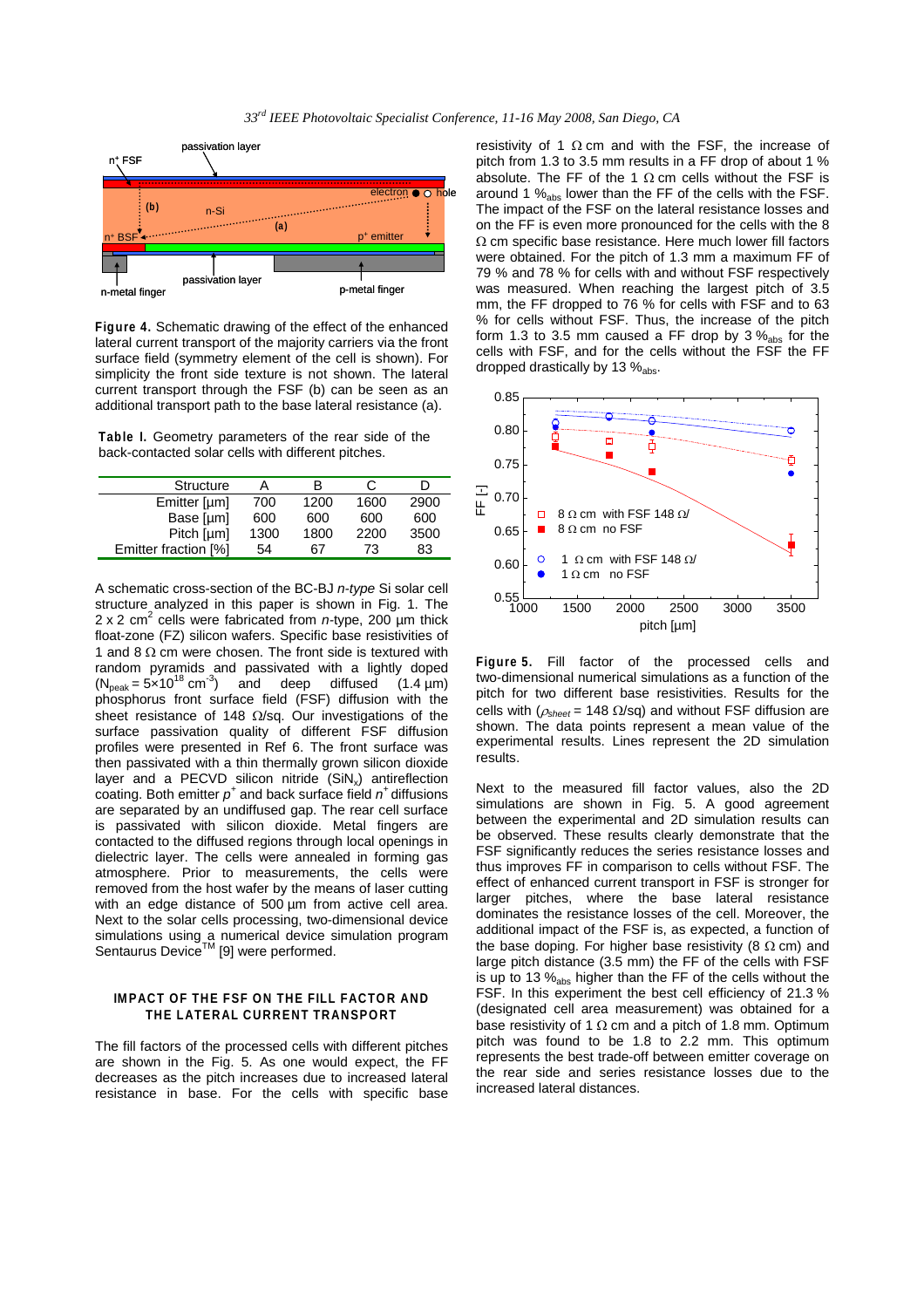

**Figure 6.** Two-dimensional modelling results of the lateral and vertical electron current transport in the *n-type* back-contact back-junction solar cell structure with a base resistivity of 8  $\Omega$  cm and a pitch distance of 3.5 mm. The symmetry element of the solar cell is shown. The arrows show the technical current direction of the electron current (opposite direction of the particle flow) at *VMPP* of a cell with front surface field (<sup>ρ</sup>*sheet* = 148 Ω/sq).

The two-dimensional simulations of the majority carrier's current transport are shown in Fig. 6. Here the extreme case of the largest pitch of 3.5 mm was analyzed. Increased electron current density in the front surface field area is shown in detail (right side). The electron current density in the FSF area is around two orders of magnitude higher than in the base. This simulation shows that the lateral electron current transport not only takes place in the base, but also in the FSF. The electrons, which were photo-generated at the front cell side in the first few micrometers of the wafer, take advantage of the lateral transport in the FSF. Thus, the lateral base resistance is strongly reduced and the FSF improves the fill factor of the cell.

#### **CONCLUSIONS**

The different functions of the front surface field in the *n-type* back-contact back-junction solar cells processed with the use of industrially relevant structuring technologies such as screen-printing and laser processing were discussed. The FSF improves the front surface passivation of the cells with poor *S0,front*, enabling high efficiencies even without perfectly passivated front surfaces. Second, the application of the FSF significantly improves the stability of the front surface passivation with respect to the UV-light illumination. Thus, the efficiency of the cells with the FSF will be maintained during the longterm operation in the solar module. Third, the FSF plays an important role in the lateral transport of the majority carriers current. This function of the FSF is especially pronounced, when lateral dimensions of the cell are large, due to the application of the low-cost structuring technologies. Here the FSF reduces the lateral resistance losses and improves the fill factor of the cells. This function of the FSF could be demonstrated by experiments and two-dimensional device simulations. According to the two-dimensional simulations of the electron current transport, the electron current density in the FSF is around two orders of magnitude higher than in the base of the solar cell. Finally, a cell efficiency of 21.3 % for the cells processed with the low-cost masking with a front surface diffusion of 148  $\Omega$ /sq could be demonstrated.

#### **ACKNOWLEDGMENTS**

The authors thank A. Leimenstoll, C. Harmel and A. Herbolzheimer for the solar cell processing, E. Schäffer for the measurements. Fruitful co-operation and many valuable discussions with our partners at Q-Cells AG and N.-P. Harder from the ISFH are gratefully acknowledged. This work was supported by the German Federal Ministry for the Environment, Nature Conservation and Nuclear Safety under contact no. 0329988 (QUEBEC project).